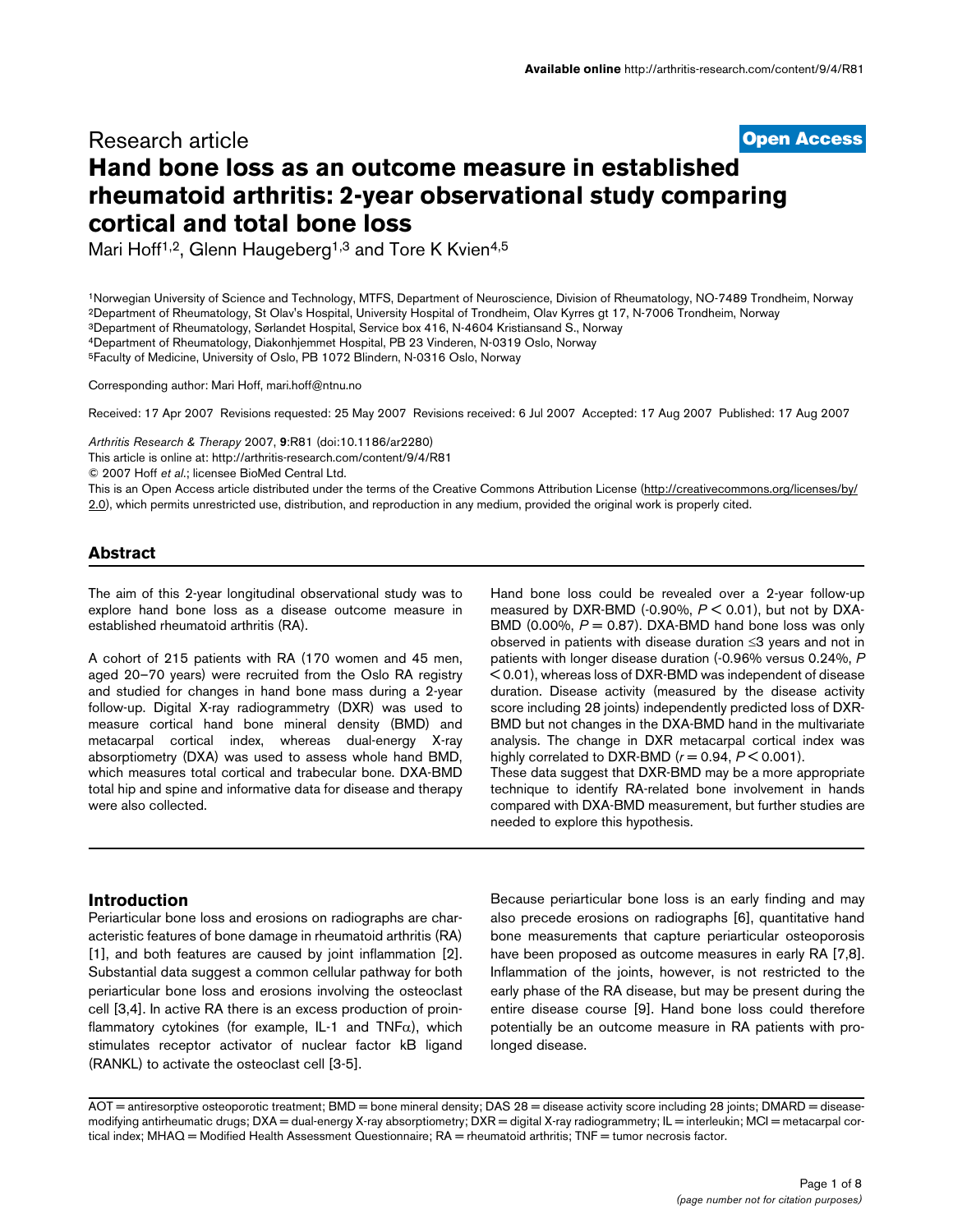Several devices for quantitative bone measurements have been developed [10] – for example, quantitative computer tomography, measuring cortical and trabecular bone separately; quantitative ultrasound, providing measures that may reflect bone quality; dual-energy X-ray absorptiometry (DXA), which measures total cortical and trabecular bone; and digital X-ray radiogrammetry (DXR), which measures cortical bone only. DXA is considered the gold standard among bone measurement devices for assessment of bone density at the hip and the spine. DXA has not, however, been shown to be superior to other bone measure devices, such as DXR, in the hand [11]. DXR, which is a further development and digitalized version of the conventional radiogrammetry [12], is a new promising method for assessment of cortical hand bone loss [13].

The understanding of hand bone loss as an outcome measure in RA is mainly limited both due to lack of data from longitudinal studies and due to the small number of patients included in previous studies. Only a few studies have examined associations between disease factors and hand bone loss in RA, and most of them have focused on patients with early disease [6- 8,11,14,15]. Data from two longitudinal studies by Deodhar and colleagues suggest that whole hand DXA bone mineral density (BMD) loss only takes place in the first 2–3 years of the RA disease process, which may limit the use of hand DXA-BMD as an outcome measure in prolonged disease [7,15]. Only a few studies have compared hand DXA-BMD with hand cortical bone DXR-BMD in RA [11,16].

The aim of the present study was to explore hand bone loss as a disease outcome measure in established RA assessed by DXR and by DXA and to compare the two methods.

# **Materials and methods Patients**

The 215 RA patients (45 males and 170 females) included in the present study were recruited from a longitudinal cohort of 366 RA patients (aged 20–70 years) [17], all patients fulfilling the American College of Rheumatology (ACR) criteria and enrolled in the Oslo RA register [18]. Two-year changes in generalized bone loss at the hip and the spine from this original cohort have previously been described in detail [17]. In the present study, only patients with hand radiographs and DXA-BMD measurement of the hand at baseline and 2-year followup were included; 151 patients missed at least one BMD measurement and were excluded. There were no other exclusion criteria.

### **Demographic and clinical variables**

The demographic and clinical characteristics of the patients (Table [1](#page-2-0)) were recorded by a combination of self-reported questionnaires, interview and clinical investigation, as previously reported [17]. In short, the clinical examination included 28-swollen and tender joint counts as well as routine laboratory tests. The disease activity score including 28 joints (DAS28) was computed based on the erythrocyte sedimentation rate [19]. Patients with a titer ≥64 of the Waaler–Rose reaction were classified as rheumatoid factor-positive. The physician's global assessment of disease activity was measured on a visual analogue scale (0–100 mm). Use of antiresorptive osteoporotic treatment (AOT) with bisphosphonates or hormone replacement therapy, prednisolone and diseasemodifying antirheumatic drugs (DMARD) was recorded. Physical disability was measured by the Modified Health Assessment Questionnaire (MHAQ) (eight items; range of scores 1– 4) [20].

# **Bone mineral density measurements**

The DXR-BMD and the DXR metacarpal cortical index (MCI) was measured by the Pronosco X-posure system™ (version 2.0; SECTRA, Linköping, Sweden) [13], a computer version of the traditional technique of radiogrammetry [12]. The computer automatically recognizes, on standard radiographs, regions of interest around the narrowest part of the second, third and fourth metacarpal bones of the hand. In each region, the cortical thickness, bone width and porosity is measured 118 times per centimeter. The final BMD estimate is defined as: DXR- $BMD = c \times VPA_{comb} \times (1 - p)$ , where *c* is a constant (determined such that DXR-BMD on average is equal to the mid-distal forearm region of the Hologic QDR-2000 device (Hologic Inc., Bedford, MA, USA)), VPA is the volume per area and *p* is the porosity. The DXR method has previously been described in detail [13,21]. The MCI is defined as the combined cortical thickness divided by the outer cortical diameter and is a relative measure independent of bone size or bone length [22,23]. The DXR method has improved the precision of MCI for diagnosing cortical bone loss [12,23]. All radiographs of the hand were acquired by a Siemens Multix Polymat equipment (Siemens AG, Erlangen, Germany) (AGFA Curix film; film focus distance, 1 m; X-ray tube voltage, 55 kV; exposure dose, 6 mAs).

Standardized BMD measurements for the left and right hands and the total hip and spine (L2–L4) were performed using the same DXA equipment (Lunar Expert; Lunar Corporation, Madison, WI, USA) both at baseline and follow-up. All procedures were in accordance with the manufacturer's standardized procedures for hand BMD measurements.

For the DXR-BMD most previous studies have used the nondominant hand [11,14], while for DXA measures there is no consistency and both hands [8], the right hand [15,24] and the nondominant hand [11] have all been used. To avoid bias regarding dominant and nondominant hands and to achieve better precision, we used the mean of both hands. Only patients who had complete measurements for both DXA-BMD and DXR-BMD in both hands were therefore included.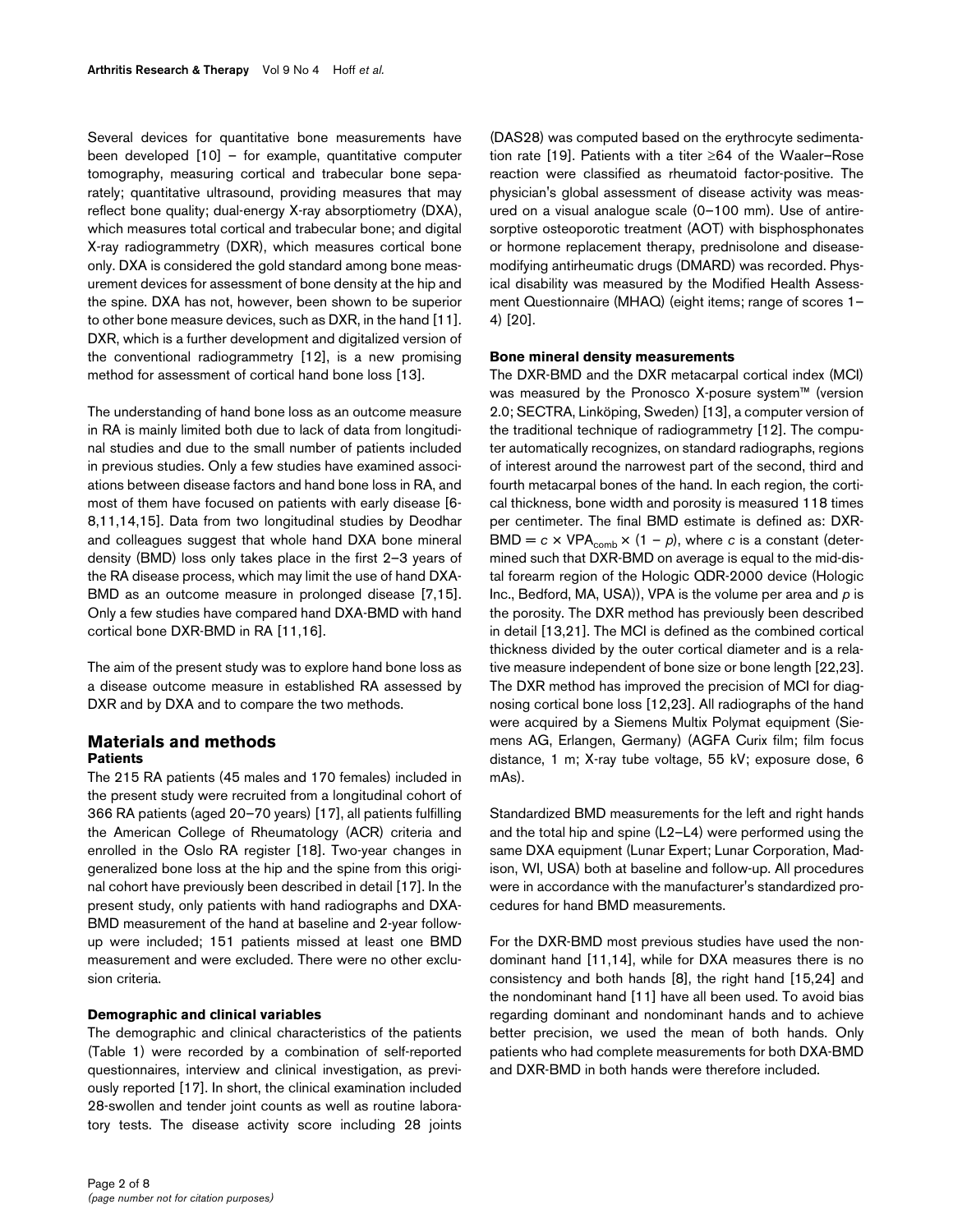#### <span id="page-2-0"></span>**Table 1**

# **Patient characteristics at baseline and at 2-year follow-up** Variable **At 2-year follow-up n** Baseline At 2-year follow-up Demographic Age (years) 215 57.4 (49.1–64.7) Female 215 170 (79.0%) Menopause 170 111 (65.3%) Body mass index (kg/m2) 215 23.9 (21.3–26.2) 24.0 (21.5–26.2) Smoker 210 65 (31.0%) 67 (31.9%) Disease Disease duration (years) 215 9 (4–16) Age at disease onset (years) 215 45.0 (33.0–53.0) Rheumatoid factor-positive 202 97 (48.0%) Physician's global assessment score (visual analogue scale, 0–100 mm) 203 19.0 (8.0–39.8) 17.6 (8.5–30.0) Modified Health Assessment Questionnaire (range 1–4) 214 1.50 (1.13–1.75) 1.50 (1.13–1.87) Erythrocyte sedimentation rate (mm/hour) 210 16 (9–27) 14 (8–27) Disease activity score including 28 joints 202 4.04 (3.17–4.96) 4.26 (3.36–5.06) Medication Ever user of disease-modifying antirheumatic drugs 213 177 (83.1%) 177 (83.1%) Corticosteroids 208 79 (37.9%) 85 (40.9%) User of corticosteroids in the 2-year period 208 93 (44.7%) Antiresorptive osteoporosis treatment 200 47 (22.5%) 68 (32.5%) Ever user of antiresorptive osteoporosis treatment 209 92 (44.0%) Calcium and/or vitamin D 210 113 (53.8%) 155 (73.8%)

Data presented as the median (interquartile range) or as the absolute value (%).

#### **Precision of bone mineral density measurements**

Short-time precision was calculated from the material of 28 healthy individuals who underwent duplicate hand BMD measurements and duplicate hand radiographs of both hands with repositioning of the hand between each assessment. Shorttime precision based on the duplicate measurements, expressed as the percentage coefficient of variation, was 0.28% for the DXR-BMD hand and was 0.76% for the DXA-BMD hand. Long-time precision for DXR-BMD based on daily measurement of one hand radiograph was 0.25%, and longtime precision for the DXA-BMD hand based on daily measurements of the aluminum spine phantom supported by the Lunar Expert (Lunar Corporation) was 0.80%

### **Ethics and legal aspects**

The study was approved by the regional committee for ethics and medical research.

The Norwegian Data Inspectorate approved the registry of RA patients in Oslo.

#### **Statistical analysis**

The statistical analyses were carried out using the SPSS program, version 13 (SPSS Inc., Chicago, IL, USA). Nonparametric tests were used for comparisons between groups (Mann–Whitney and Kruskal–Wallis tests) and within groups (Wilcoxon test) because of a skewed distribution of data. Results are presented as the median and interquartile range (25th–75th percentiles). Bivariate correlations were tested using Spearman's correlation.

Bone loss over time was expressed as a negative value. Changes of BMD measurements were compared across groups according to the disease duration (cut-off 3 years), baseline DAS28 (<3.2, low disease activity; 3.2–5.1, moderate disease activity; >5.1, high disease activity) and baseline MHAQ score (<1.50, 1.50–1 99, ≥2). The 3-year cut-off value for disease duration was chosen for pragmatic reasons due to a low number of included patients with short disease duration and reports in the literature suggesting hand bone loss only takes place in the first 3 years of disease duration [7].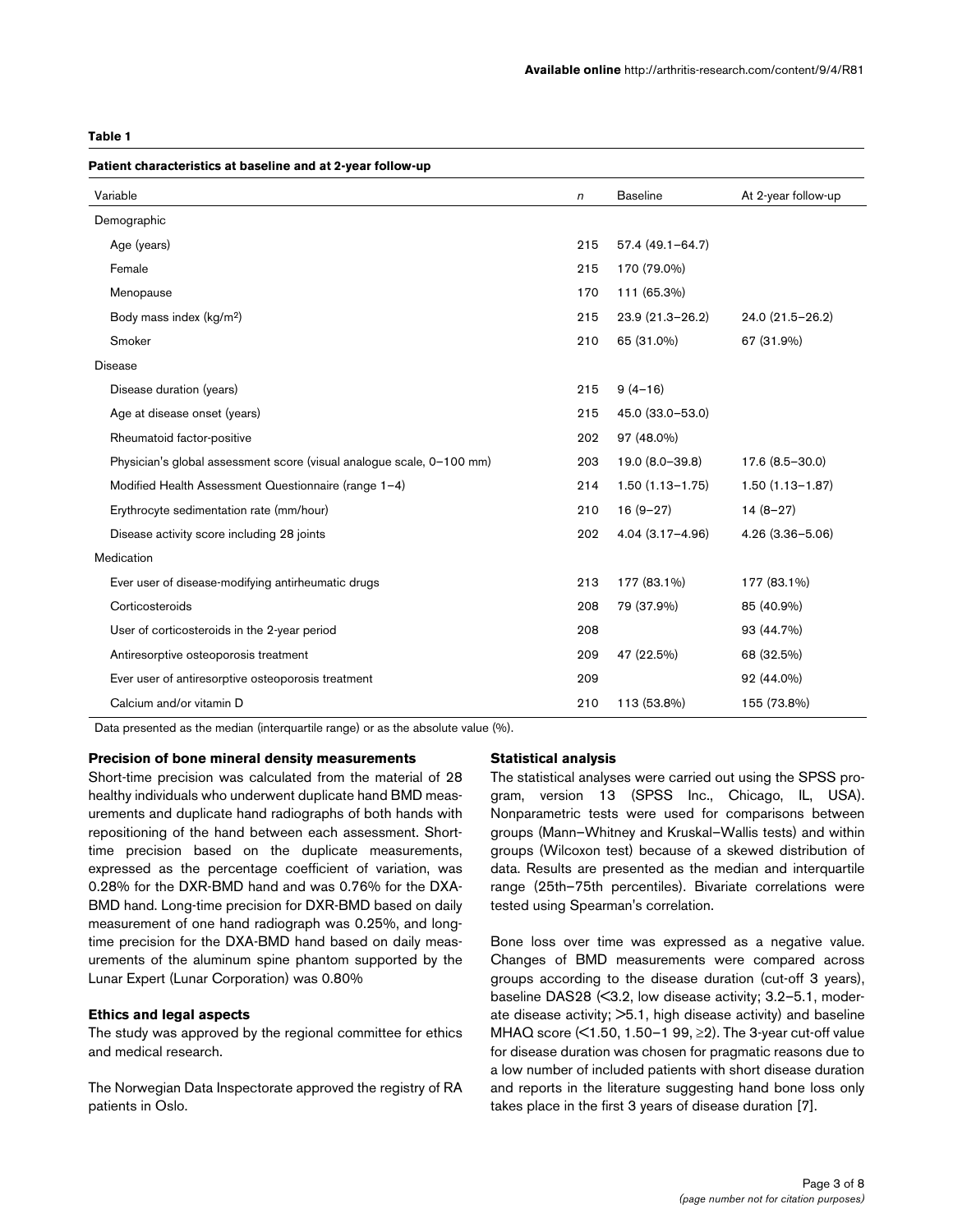The predictive values of disease duration, DAS28 and MHAQ score were also tested in a multiple linear regression model, with the change of hand BMD as the dependent variable and with adjustments for age, gender, rheumatoid factor and use of medication (AOT, prednisolone and DMARD). Enter and stepwise procedures were used. According to inspection of Q–Q plots, the distribution of residuals showed acceptable fit to the normal distribution regarding hand DXR-BMD, whereas one outlier was identified in the analysis with hand DXA-BMD as the dependent variable. This analysis was therefore performed both with and without the outlier.

Two tailed *P* values of 0.05 or less were considered statistically significant.

#### **Results**

Patient characteristics at baseline and at follow-up are presented in Table [1.](#page-2-0) The 215 examined patients in this study had shorter disease duration (9 years versus 15 years, *P* < 0.01), lower disease activity measured by the DAS28 (4.00 versus 4.62, *P* < 0.01), lower global assessment (19 versus 30, *P* < 0.01) and used less prednisolone (37% versus 54%, *P* < 0.01) compared with those who were not included  $(n = 151)$ from the original cohort ( $n = 366$ ). The two groups were similar regarding age, gender, body mass index, smoking habits, rheumatoid factor, age of disease onset, erythrocyte sedimentation rate, menopause in women and use of DMARD and AOT.

#### **Change in bone mineral density**

In the entire group, a significant loss in hand BMD was seen at 2 years as measured by DXR-BMD (-0.90%) and DXR-MCI (- 1.18%), but not as measured in the DXA-BMD hand (0.00%) (Figure 1). A significant bone loss was also observed for the DXA-BMD in the total hip (-0.72%) and in the spine L2–L4 (-0.78%) (Figure 1).

The correlation (*r* value) between the DXR-BMD hand and the DXA-BMD hand was 0.88 (*P* < 0.001) for baseline values and was 0.35 (*P* < 0.001) for 2-year BMD changes. Correlations between the change in the DXA hand and in the DXA total hip and spine were 0.35 ( $P < 0.001$ ) and 0.18 ( $P = 0.01$ ), whereas correlations between the change in the DXR hand and DXA total hip and spine were  $0.23$  ( $P = 0.001$ ) and  $0.10$  $(P = 0.16)$ , respectively. The DXR-MCI was highly correlated with the DXR-BMD both at baseline ( $r = 0.86$ ,  $P < 0.001$ ) and as the percentage change over 2 years  $(r = 0.94, P \le 0.001)$ .

#### **Association between disease duration and bone loss**

At baseline 37 patients had a disease duration of 3 years or less and 178 patients had a disease duration longer than 3 years. DXA-BMD hand bone loss was only observed in patients with disease duration less than 3 years and not in patients with longer disease duration (-0.96% versus 0.24%,  $P < 0.01$ ) (Table [2](#page-4-0)), whereas loss of DXR-BMD (-0.46%) versus  $-0.93\%$ ,  $P = 0.76$ ) as well as loss of DXR-MCI  $(-0.89)$ 





Values are expressed in median and interquartile range (25-75 percentile).

Bone loss in 215 rheumatoid arthritis patients followed for 2 years. Bone loss assessed by digital X-ray radiogrammetry (DXR) bone mineral density (BMD) and metacarpal cortical index (MCI) of the hand, and by dual-energy X-ray absorptiometry (DXA) BMD of the hand, total hip and spine (L2–L4).

versus  $-1.29$ ,  $P = 0.66$ ), of the DXA-BMD total hip  $(-0.26\%)$ versus -0.76%,  $P = 0.51$ ) and of the DXA-BMD spine (-0.71%) versus  $-0.82\%$ ,  $P = 0.64$ ) occurred independent of disease duration. The changes in BMD in the subgroups (according to disease duration) were all significant except for the DXA-BMD hand patients with disease duration longer than 3 years (*P* = 0.26) and the DXA-BMD spine  $(P = 0.60)$  and DXA-BMD total hip patients with disease duration less than 3 years (borderline significant,  $P = 0.06$ ).

The patients with short and long disease duration were comparable with regard to demographic variables, disease activity and treatment with DMARD and corticosteroids, but AOT was used less frequently by patients with short disease duration than by patients with long disease duration (16.1% versus 35.5%,  $P = 0.04$ ). The difference in DXA hand bone loss across patients with short and long disease duration, however, was also significant in the subgroup not using AOT (-1.41%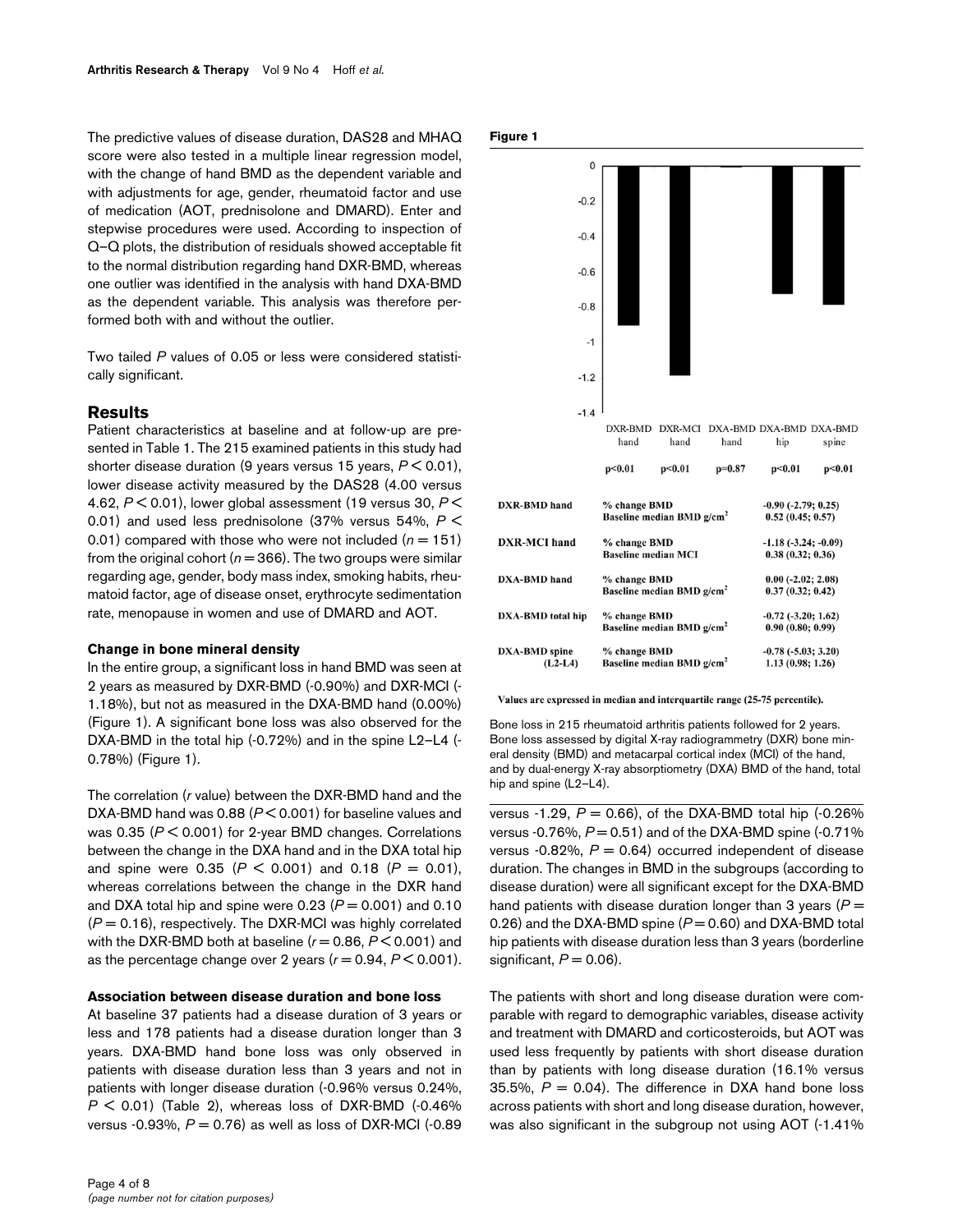#### <span id="page-4-0"></span>**Table 2**

#### **Comparison of the baseline and the change in hand bone mineral density**

|                                 | Disease duration                    |                                      |                       | DAS28 at baseline                   |                                                                                         |                              |        | MHAQ at baseline                                              |                                                              |                          |           |
|---------------------------------|-------------------------------------|--------------------------------------|-----------------------|-------------------------------------|-----------------------------------------------------------------------------------------|------------------------------|--------|---------------------------------------------------------------|--------------------------------------------------------------|--------------------------|-----------|
|                                 | $\leq$ 3 years                      | $>3$ years                           | $P$ value* $\leq$ 3.2 |                                     | $3.2 - 5.1$                                                                             | >5.1                         |        | $P$ value $\leq$ 1.50                                         | $1.50 - 1.99$                                                | $\geq$ 2.0               | $P$ value |
| $\mathsf{n}$                    | 37                                  | 178                                  | < 0.01                | 55                                  | 103                                                                                     | 44                           | < 0.01 | 102                                                           | 78                                                           | 34                       | < 0.01    |
| Age (years)                     | 55.4<br>$(43 - 62)$                 | 58.0<br>$(50 - 65)$                  | 0.10                  | 53.5<br>$(39 - 61)$                 | 55.8<br>$(49 - 64)$                                                                     | 62.2<br>$(57 - 67)$          | < 0.01 | 53.6<br>$(41 - 64)$                                           | 58.9<br>$(52 - 64)$                                          | 61.2<br>$(54 - 67)$      | < 0.01    |
| DXA-BMD<br>(g/cm <sup>2</sup> ) | 0.39<br>$(0.34 - 0.43)$             | 0.36<br>$(0.31 - 0.41)$              | 0.04                  | 0.40                                | 0.38<br>$(0.36 - 0.43)$ $(0.32 - 0.42)$                                                 | 0.33<br>$(0.28 - 0.38)$      | < 0.01 | 0.38<br>$(0.33 - 0.43)$                                       | 0.37<br>$(0.31 - 0.41)$                                      | 0.34<br>$(0.30 - 0.39)$  | 0.13      |
| DXA-BMD<br>change (%)           | $-0.96$<br>$(-4.4 \text{ to } 1.5)$ | 0.24<br>$(-1.4 \text{ to } 2.1)$     | < 0.01                | $-0.40$<br>$(-2.4 \text{ to } 1.8)$ | 0.26<br>(-1.3 to 2.2)                                                                   | $0.04$ 0.40<br>(-3.4 to 2.2) |        | 0.11<br>$(-2.5 \text{ to } 2.1)$                              | 0.0<br>$(-1.2 \text{ to } 2.0)$ $(-4.1 \text{ to } 2.2)$     | $-0.12$                  | 0.75      |
| DXR-BMD<br>(g/cm <sup>2</sup> ) | 0.57<br>$(0.50 - 0.61)$             | 0.51<br>$(0.44 - 0.56)$              | < 0.01                | 0.56                                | 0.53<br>$(0.50-0.61)$ $(0.45-0.58)$                                                     | 0.46<br>$(0.38 - 0.52)$      | < 0.01 | 0.54<br>$(0.49 - 0.59)$                                       | 0.49<br>$(0.44 - 0.57)$                                      | 0.50<br>$(0.40 - 0.53)$  | < 0.01    |
| DXR-BMD<br>change (%)           | $-0.46$<br>$(-3.6 \text{ to } 0.2)$ | $-0.93$<br>$(-2.8 \text{ to } 0.3)$  | 0.76                  | $-0.29$                             | $-1.13$<br>$(-1.6 \text{ to } 0.7)$ $(-3.2 \text{ to } 0.1)$ $(-4.3 \text{ to } 0.5)$   | $-1.03$ 0.03                 |        | $-0.80$<br>$(-2.6 \text{ to } 0.1)$                           | $-0.94$<br>$(-2.8 \text{ to } 0.5)$ $(-3.7 \text{ to } 0.5)$ | $-0.81$                  | 0.90      |
| DXR-MCI                         | 0.40<br>$(0.37 - 0.49)$             | 0.37<br>$(0.31 - 0.45)$              | < 0.01                | 0.41                                | 0.39<br>$(0.34 - 0.48)$ $(0.33 - 0.46)$                                                 | 0.32<br>$(0.27 - 0.38)$      | < 0.01 | 0.40<br>$(0.33 - 0.48)$                                       | 0.37<br>$(0.31 - 0.43)$                                      | 0.33<br>$(0.29 - 0.41)$  | < 0.01    |
| DXR-MCI<br>change (%)           | $-0.89$<br>(-5.5 to 0.0)            | $-1.29$<br>$(-3.1 \text{ to } -0.1)$ | 0.66                  | $-0.76$                             | $-1.34$<br>$(-1.8 \text{ to } 0.3)$ $(-3.4 \text{ to } -0.4)$ $(-5.2 \text{ to } -0.2)$ | $-1.13$ 0.06                 |        | $-1.33$<br>$(-3.1 \text{ to } -0.3)$ $(-3.2 \text{ to } 0.3)$ | $-1.20$                                                      | $-0.71$<br>(-5.0 to 0.0) | 0.74      |

Digital X-ray radiogrammetry (DXR) bone mineral density (BMD), DXR metacarpal cortical index (MCI) and dual-energy X-ray absorptiometry (DXA) BMD assessed for<br>levels of disease duration, for disease activity (disease activ (MHAQ)) in rheumatoid arthritis patients. Data presented as the medians (interquartile range). \**P* values between subgroups.

versus 0.11%,  $P = 0.02$ ). These findings are consistent in a linear regression model adjusted for other variables that may influence hand bone loss (Table 3). The analysis was performed both with and without the outlier, with the same results.

# **Association between disease activity score and hand bone loss**

At baseline 55 patients had low disease activity, 103 patients had moderate disease activity and 44 patients had high disease activity. Bone loss changes, as measured by DXR-BMD,

differed across patients with different levels of disease activity (low, -0.29%; moderate, -1.13%; and high, -1.03%; *P* = 0.03), and were borderline significant for DXR-MCI (-0.76, -1.34 and  $-1.13$ ,  $P = 0.06$ ) (Table [2](#page-4-0)). No significant difference in DXAmeasured hand BMD change was found for the low, moderate and high levels of disease activity (-0.40% versus 0.26% versus 0.04%, respectively;  $P = 0.40$ ). Hand BMD baseline values, however, were significantly lower in the group with high disease activity in both the DXR-BMD and the DXA-BMD (Table [2\)](#page-4-0).

#### **Table 3**

#### **Risk factors for hand bone loss in a multivariate linear regression model**

|                                                             | DXA-BMD hand percentage change |           | DXR-BMD hand percentage change | DXR-MCI percentage change |                    |           |
|-------------------------------------------------------------|--------------------------------|-----------|--------------------------------|---------------------------|--------------------|-----------|
|                                                             | B (standard error)             | $P$ value | B (standard error)             | $P$ value                 | B (standard error) | $P$ value |
| Disease activity score including 28<br>joints               | 0.09(0.25)                     | 0.73      | $-0.47(0.16)$                  | 0.003                     | $-0.47(0.18)$      | 0.009     |
| Disease duration <3 years                                   | $-2.84(0.88)$                  | 0.001     | 0.46(0.55)                     | 0.40                      | 0.45(0.63)         | 0.47      |
| Baseline BMD (g/cm <sup>2</sup> )/MCI                       | $-9.70(5.01)$                  | 0.05      | $-3.80(2.51)$                  | 0.13                      | $-5.79(2.81)$      | 0.04      |
| Prednisolone during 2-year follow-<br>$up$ (no/yes)         | 0.44(0.69)                     | 0.53      | $-0.03(0.43)$                  | 0.95                      | $-0.41(0.49)$      | 0.40      |
| Ever disease-modifying<br>antirheumatic drug user (no/yes)  | $-0.31(0.90)$                  | 0.73      | $-0.58(0.55)$                  | 0.30                      | $-0.56(0.63)$      | 0.38      |
| Ever antiresorptive osteoporosis<br>treatment user (no/yes) | 0.78(0.70)                     | 0.27      | 0.03(0.42)                     | 0.95                      | $-0.05(0.47)$      | 0.91      |
| $R^2$                                                       | 0.11                           |           | 0.05                           |                           | 0.06               |           |

*B* values are unstandardized coefficients. Age, gender, rheumatoid factor and the Modified Health Questionnaire were also tested, but did not influence the results. DXA, dual-energy X-ray absorptiometry; DXR, digital X-ray radiogrammetry; BMD, bone mineral density; MCI, metacarpal cortical index.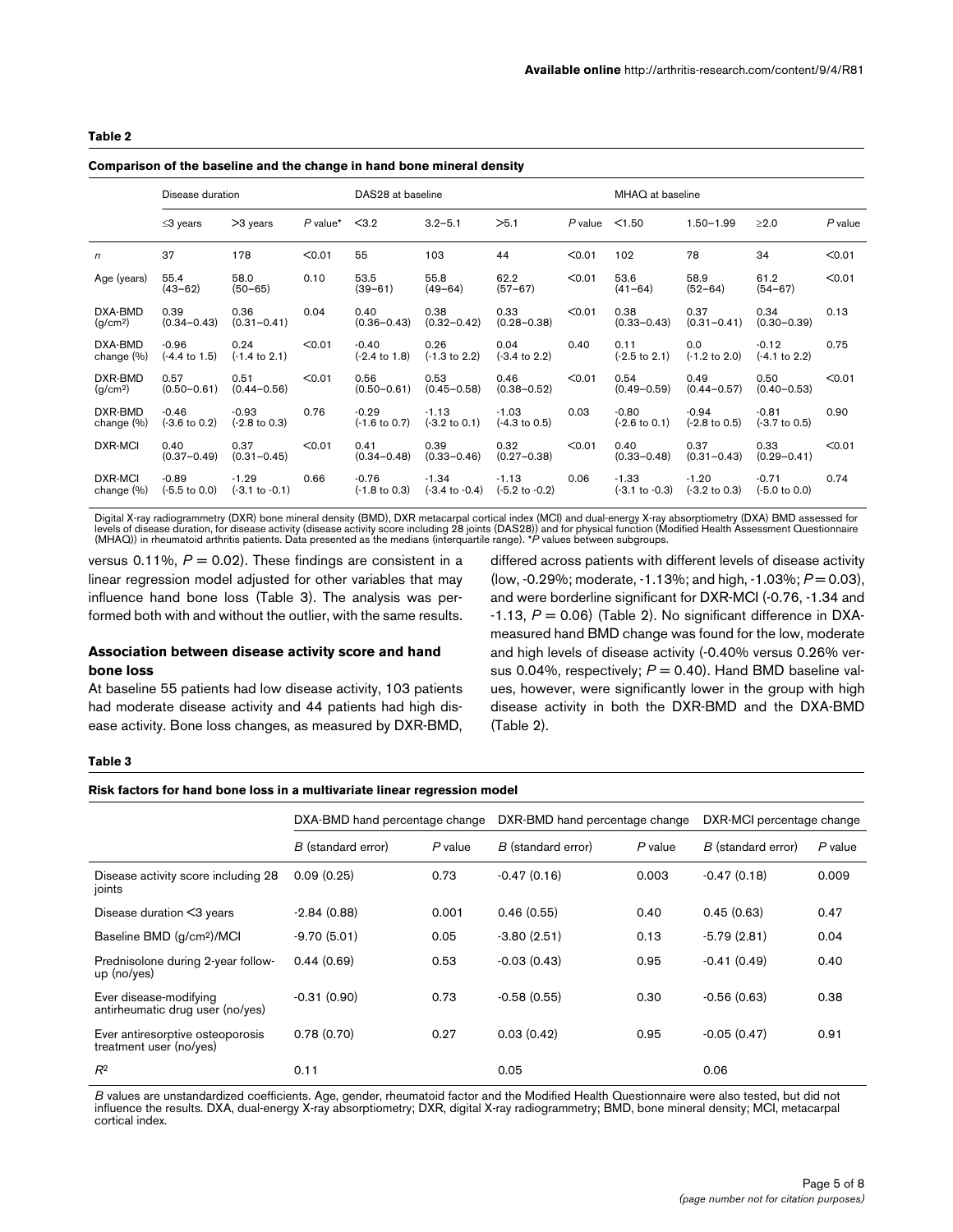The correlation (*r* value) between the DAS28 at baseline (continuous scale) and the hand DXR-BMD change was -0.19 (*P* = 0.01), between the DAS28 and the DXR-MCI change was - 0.16  $(P = 0.03)$ , and between the DAS28 and the hand DXA-BMD change was 0.08  $(P = 0.27)$ . Patients in the group with high disease activity were significant older than the group with lowest disease activity. In a multivariate model, however, disease activity was independently associated with the percentage change in DXR-BMD (*B* = -0.47, *P* < 0.01) (Table 3) and with the DXR-MCI ( $B = -0.47$ ,  $P < 0.01$ ), after adjusting for other variables that could influence hand bone change as well as age.

# **Association between functional disability (MHAQ score) and hand bone loss**

At baseline, 102 patients had a MHAQ score less than 1.50, 78 patients a score between 1.50 and 1.99, and 34 patients had a MHAQ score of two or more. The patient with highest MHAQ score was older than patients with lower MHAQ scores. Regarding correlation between the MHAQ score at baseline and the change in hand DXR-BMD, the DXR-MCI hand and the DXA-BMD hand were nonsignificant both for continuous values (*r* = 0.00, *P* = 0.96; *r* = 0.03, *P* = 0.70; and  $r = -0.05$ ,  $P = 0.51$ ) and for groups ( $r = 0.02$ ,  $P = 0.82$ ;  $r =$ 0.05, *P* = 0.47; and *r* = -0.02, *P* = 0.82) for the MHAQ score ranges <1.5, 1.50–1.99 and ≥2, respectively. There were no differences in the change in hand BMD dependent on the MHAQ group either in the DXR-BMD hand, the DXR-MCI hand or the DXA-BMD hand. Baseline values, however, were significantly higher in the group with the lowest MHAQ score with regards to DXR-BMD and DXR-MCI (Table [2](#page-4-0)). No such findings were seen regarding DXA measurements.

#### **Associations between treatment and hand bone loss**

At follow-up 33% of the patients were current users of AOT (88% used hormone replacement therapy and 12% used bisphosphonates) and 44% were ever users. A significant difference in DXA-BMD hand change was found between users and nonusers of AOT (0.44% versus  $0\%$ ,  $P = 0.04$ ). No such difference was seen for DXR-BMD (-1.01% versus -0.66%, *P*  $= 0.54$ ) or DXR-MCI (-1.14 versus -1.19,  $P = 0.60$ ) in users versus nonusers of AOT. Use of AOT, however, was not significantly associated with the change in DXA-BMD in the multivariate analyses (Table 3).

No significant difference in hand bone change was seen between ever users (83%) and never users (17%) of DMARD regarding the DXR-BMD hand  $(-0.90\%$  versus  $-0.85\%$ ,  $P =$ 0.29), the DXR-MCI hand (-1.19 versus -0.78,  $P = 0.17$ ) or the DXA-BMD hand (0.27% versus -0.34%,  $P = 0.22$ ). During the 2-year follow-up 45% of patients had used prednisolone and 41% were current users at follow-up with a mean dose of 5.7 mg. No significant difference in change of hand BMD was observed between users and nonusers of prednisolone regarding DXR-BMD (-0.94% versus -0.66%, *P* = 0.19) or

DXA-BMD (0.62% versus 0%,  $P = 0.17$ ), but a group difference between users and nonusers was observed for DXR-MCI (-1.42 versus -0.98,  $P = 0.05$ ). Prednisolone users, however, had a significantly higher disease activity than nonusers (data not shown) and the significant association between prednisolone and the change in DXR-MCI disappeared in the multivariate analysis (Table 3).

# **Discussion**

The present study had two main findings. First, total hand bone loss measured by DXA-BMD seems to occur only in the first years of RA disease, whereas DXR-BMD-measured cortical hand bone loss occurs both in early stages as well as late stages of the disease. Second, patients with high disease activity at baseline lost more DXR-BMD and DXR-MCI than patients with low disease activity. In the present study there were only marginally differences between DXR-BMD and DXR-MCI, and our main focus in the discussion will therefore be on DXR-BMD.

A discrepancy in loss of DXA-BMD hand between early disease and long-standing disease has previously been suggested based on the results of two longitudinal studies [7,15]. Hand bone loss was only observed in the first 3 years and then stabilized over the next 2 years in a longitudinal study of 29 patients with RA [7]. Degenerative bone changes and increased inflammation in the small joints of the hand in the first years of the disease has been suggested partly to explain this finding [25]. As DXA-BMD measures both trabecular and cortical bone, a third explanation could be that the rate of trabecular and cortical bone loss is different in early stages versus late stages of the disease. Even if DXR-BMD hand bone loss occurs during the whole RA disease course, the bone loss has been shown to be more rapid in early disease compared with more prolonged disease [14]. Böttcher and colleagues reported annual DXR-BMD loss in the first 6 years of the disease to be as high as 11%, with a subsequent decline to 3–4% over the next years [14].

Interestingly, changes in the DXA-BMD in the total hip and spine were independent of the disease duration. There are few studies that have compared periarticular and generalized osteoporosis among RA patients [8,26-28]. Hand bone loss in early RA has been shown to occur more rapidly than bone loss in the hip and the spine [8,28]. Radiographic joint damage has been shown to be more strongly correlated with low hand DXR-BMD than DXA-BMD at the hip and the spine [26,27]. In a randomized, placebo-controlled trial among early RA patients, use of prednisolone reduced hand bone loss [29]. These data suggest that the effect of inflammation on hand bone in RA may be greater than the effect on other bones (for example, spine and hip). The generalized bone loss may be more associated with the prolonged course of RA, including the use of corticosteroids and immobility [30].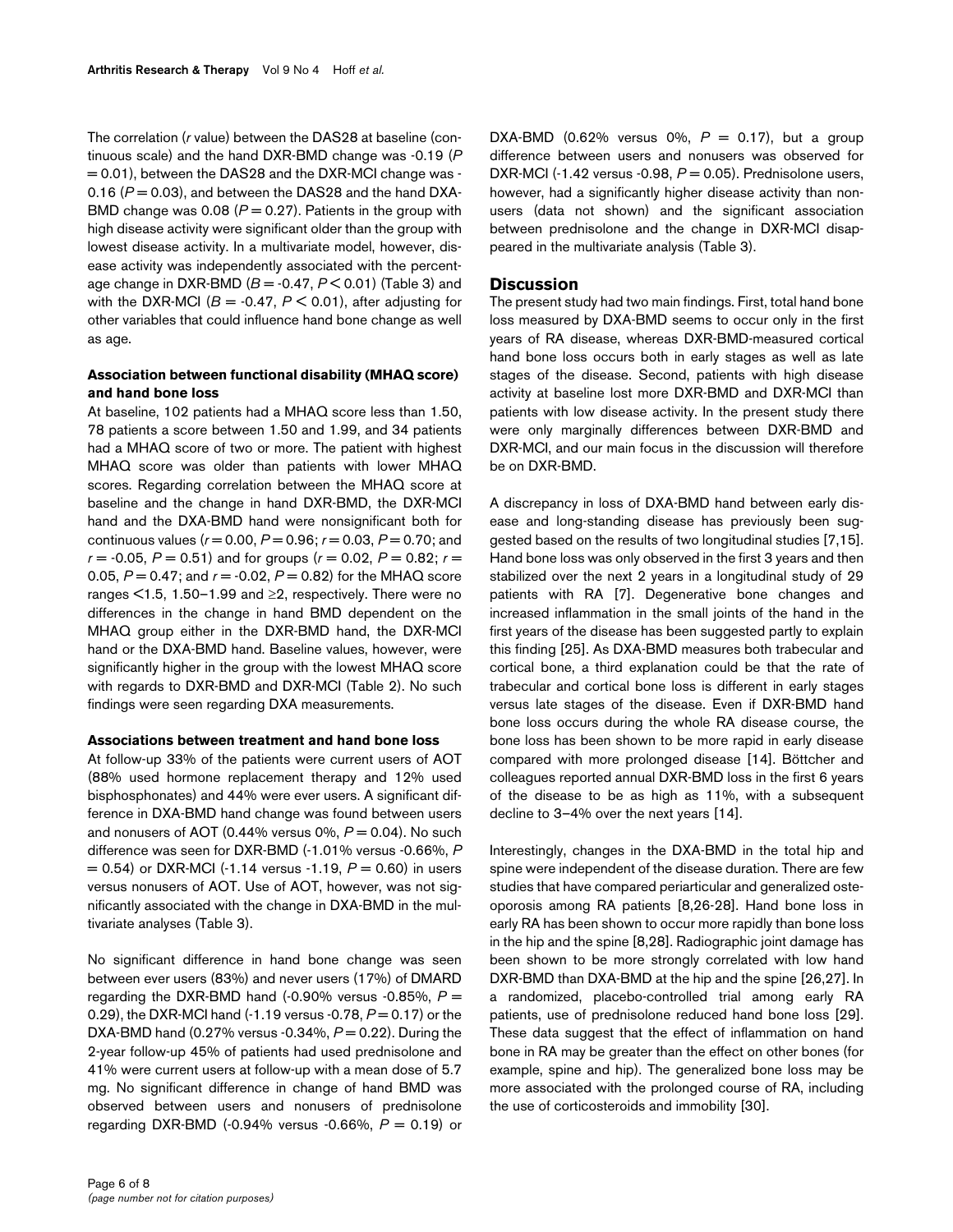The other main finding in the present study is that patients with high disease activity at baseline lost more DXR-BMD than patients with low disease activity. Surprisingly, this association was not found between DXA-BMD hand bone loss and baseline disease activity, and this lack of association was consistent in both patients with short and long disease durations (data not shown). Some previous studies in early RA, however, have shown that disease activity is associated with both DXA-BMD-measured generalized bone loss [31] as well as localized bone loss [8]. Gough and colleagues [31] found that early RA patients with active disease (defined as mean C-reactive protein >20 mg/l over 12 months) showed greater generalized bone loss at the hip and the spine compared with patients with lower disease activity. Haugeberg and coworkers [8] found that C-reactive protein independently predicted hand BMD loss in patients with early undifferentiated arthritis who, during a 12-month follow-up, developed RA. Explanations for contradictory findings between these two studies and our study may be differences in disease activity and disease duration in the examined study cohorts.

The association between disease activity and DXR-BMD hand bone loss in our study was shown when dichotomizing the patients into groups based on disease activity (Table [2\)](#page-4-0) and in linear multivariate analyses (Table 3). These consistent associations combined with the demonstration of bone loss independent of disease duration (Table 3) suggest that DXR-BMD is a robust outcome measure in RA, reflecting the inflammatory disease process in early stages as well as late stages of the disease. Only a few previous studies have been carried out with DXR-BMD loss as the key outcome measure [11,32]. Jensen and colleagues [11] found in patients with early RA (<2 years) that DXR-BMD was more strongly associated with disease activity than hand DXA-BMD. In a cross-sectional study, Böttcher and colleagues found that DXR-BMD was negatively correlated with disease activity measured by the DAS28 [32].

In the present study the hand bone loss measured by both DXR-BMD and DXA-BMD was less than that reported by other workers. Jensen and colleagues [11] found a loss of DXR-BMD of 5% over 2 years in an early RA disease group, and Haugeberg and colleagues found that the DXA-BMD hand loss was reduced by 4.3% in early RA disease patients [8]. One explanation for the lower rate of hand bone loss in the present study may be that our cohort was obtained from an observational study of patients with different levels of disease activity and duration. The recruitment of these patients from a validated RA register is also a strength of the present study as the results provide insight into what takes place in the real world of RA patients regarding hand bone loss [18]. Another reason for the less bone loss may be that the DXA-BMD hand was assessed as a whole hand and not around selected finger joints, which according to the cross-sectional study by Alenfeld and colleagues [33] has been suggested to be the best

site to capture periarticular bone loss in RA. There are disadvantages using periarticular regions compared with the whole hand, however, which include poorer precision and poorer feasibility [33]. Because of skewed data, median values were used instead of mean values, neutralizing the effect of extremes on the BMD results.

The limitations of the present study were that relatively few patients had short disease duration. The effect of medication on the bone was also difficult to evaluate because patients had no standardized treatment but were treated according to clinical judgment. Adjusting for medication use in the multivariate analyses had no significant effect on BMD change either on the DXR-BMD hand or the DXA-BMD hand. A study with a randomized controlled design would give stronger evidence for the effects of medication.

Onepotential limitation using quantitative bone measures as an outcome measure in RA is the influence of normal bone loss, which also takes place in healthy adult subjects. Normal bone loss for DXR-BMD has only been examined in cross-sectional studies reporting an annual rate of bone loss between 0.4% and 0.9% [22,34-36]. For DXA-BMD hip and spine bone loss, using cross-sectional data has been shown to overestimate the rate ofnormal bone loss compared with longitudinal studies [37]. In the multivariate model, however, age was not a significant predictor for hand bone loss over 2 years either for DXR-BMD or for DXA-BMD (data not shown).

# **Conclusion**

We suggest that hand DXA-BMD can only be used as an outcome measure in RA in the first years of the disease, whereas DXR-BMD may be used as a marker for disease activity and bone loss during the whole disease process, both in early disease as well as prolonged disease. The reason for this discrepancy is not clear and additional studies are warranted to further explore this hypothesis.

# **Competing interests**

The authors declare they have no competing interests.

# **Authors' contributions**

MH analyzed the data, performed the statistical analyses and prepared the manuscript.

TKK and GH designed the study, organized the data collection and contributed substantially to the drafting of the manuscript. All authors read and approved the final manuscript.

#### **Acknowledgements**

The authors thank Anders Strand for technical assistance and for performing the precision studies for the hand bone measurements. They also thank Stian Lydersen for statistical advice.